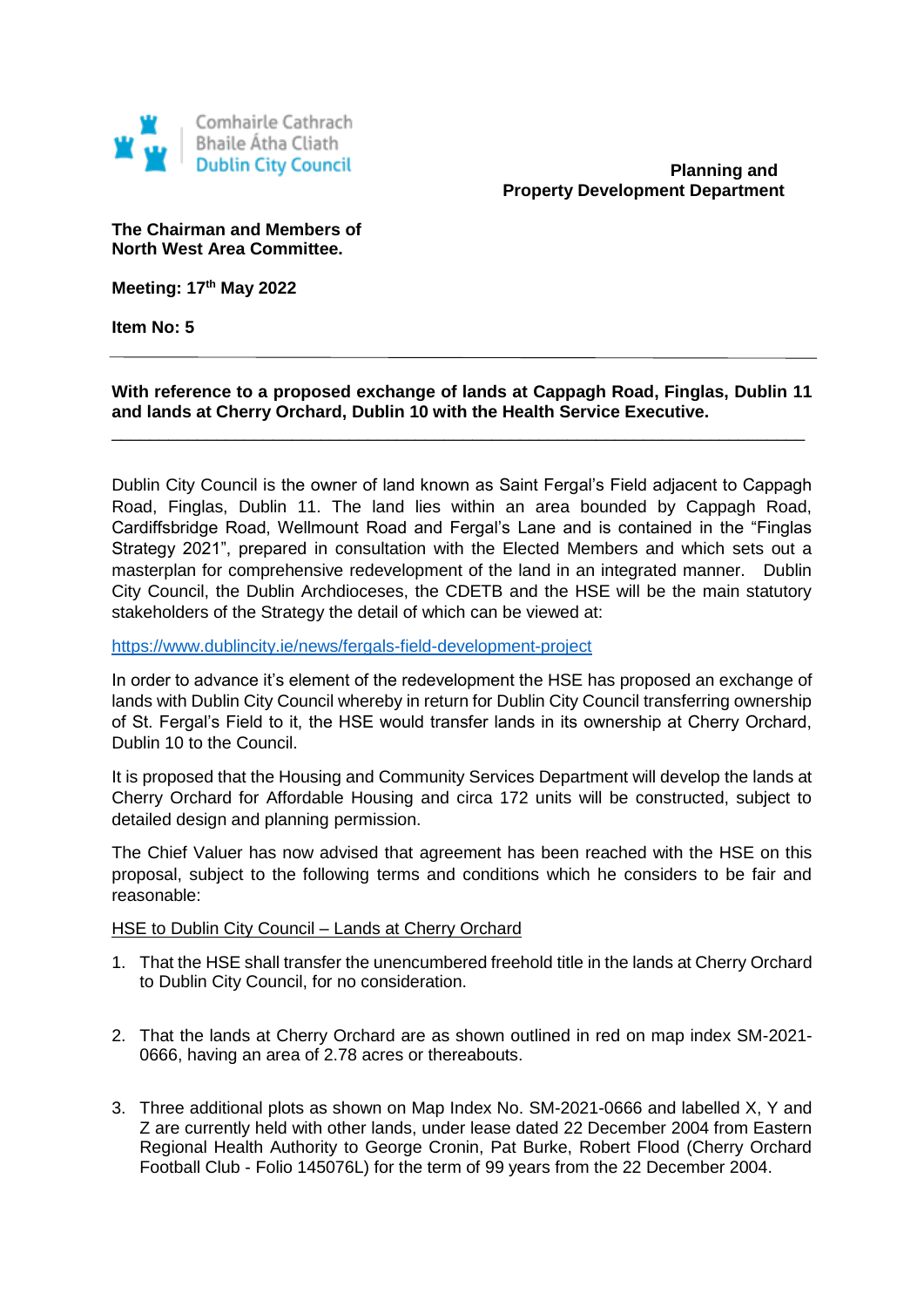As soon as practically possible and, subject to written agreement between Dublin City Council and Cherry Orchard Football Club, the HSE will also transfer to Dublin City Council the unencumbered freehold interest in those plots for no consideration. This will facilitate and simplify a future direct agreement between Dublin City Council and Cherry Orchard Football Club in respect of the adjoining lands.

- 4. That all outstanding charges, rates and taxes (if any) on the lands shall be cleared prior to completion of this transaction.
- 5. That as part of the intended development of the lands, the Council shall erect a suitable boundary wall only along the boundary with the retained HSE Campus, (as indicated by the letters D, E,F,G,H on the attached map index SM-2021-0666) replacing the existing palisade fence; with a temporary working strip/area being provided to the Council by the HSE at no cost, on the HSE's retained lands, during the construction works for the wall. This wall will be to the specification previously agreed by the HSE and the Council's Housing Department and will be completed within 9 months from the date of completion of the land transfer. If the HSE elect to construct the wall, then the Council will pay for the section of the wall from D to H only, at an agreed tender cost, when it is completed.
- 6. That each party shall be responsible for their own professional fees, together with any Stamp Duty and VAT liabilities that might arise from this transaction.

## Dublin City Council to HSE

- 7. That Dublin City Council shall transfer the unencumbered freehold interest in the entire of the lands known as Saint Fergal's Field, Finglas, Dublin 11, to the HSE, shown outlined in red on the attached map Index No. SM-2021-0631, having an area of 5.71 acres or thereabouts.
- 8. That Dublin City Council shall transfer to the HSE the entire of the site for a balancing consideration in the amount of €250,000 (two hundred and fifty thousand euro) payable in one lump sum at the date of transfer of title.
- 9. That this land transfer shall include a Covenant that the land can only be used for nonprofit making health, education or community purposes.
- 10. That Dublin City Council shall transfer the unencumbered freehold title in the lands and with all outstanding charges, rates, taxes (if any) being cleared prior to the transfer of title.
- 11. That in the event that the HSE do not, in due course, receive Planning Permission for a Primary Care Centre and related buildings and works (including an access roadway) adjoining the lands at Condition 7 above, known as Fergal's Field, then the HSE has a right to call on Dublin City Council, upon giving reasonable notice, to re-acquire the said lands for the sum of €1,780,000 (one million seven hundred and eighty thousand euro).
- 12. That each party shall be responsible for their own professional fees, together with any Stamp Duty and VAT liabilities that might arise from this transaction.